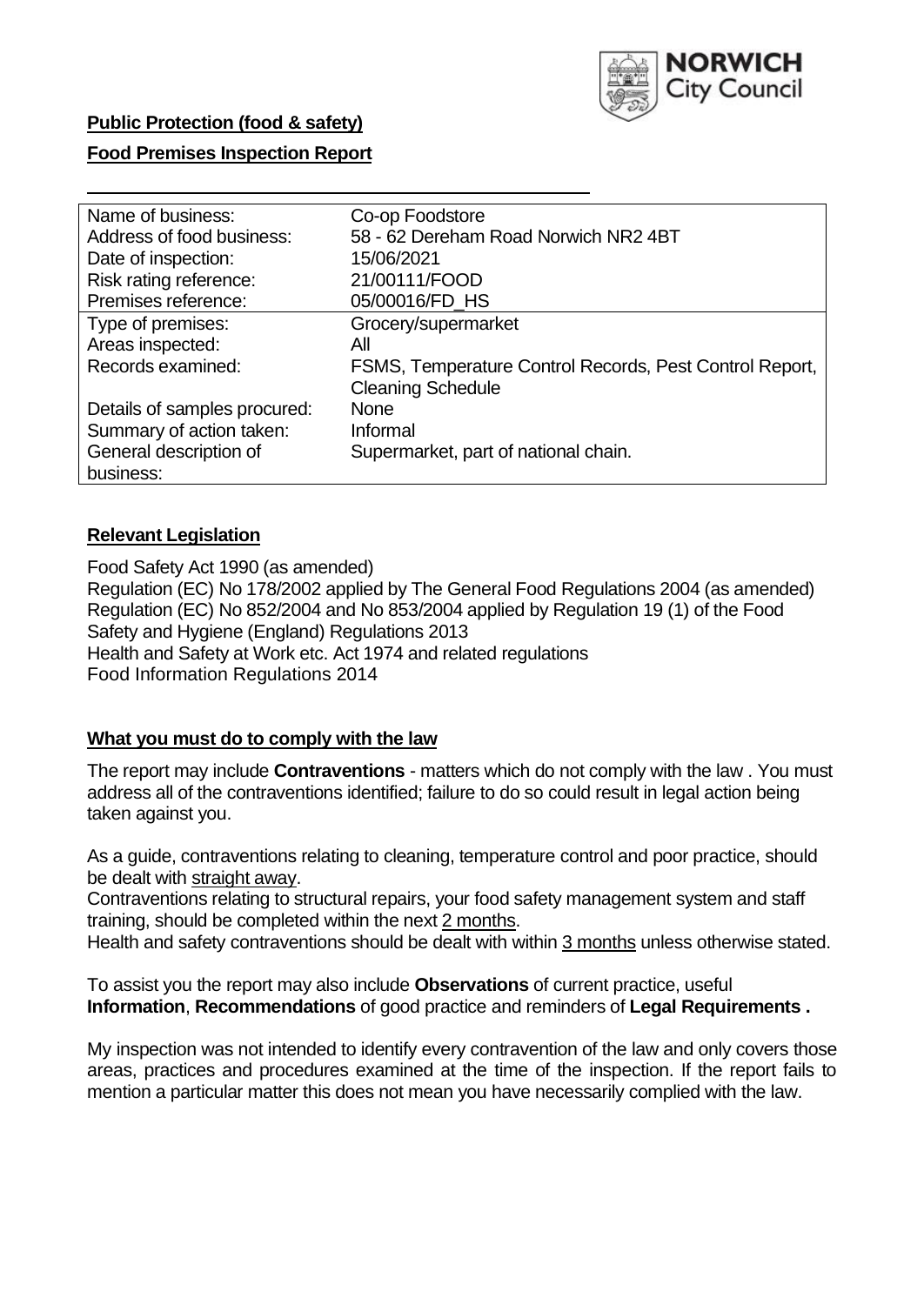# **FOOD SAFETY**

## **How we calculate your Food Hygiene Rating:**

 The food safety section has been divided into the three areas which you are scored against for the hygiene rating: 1. food hygiene and safety procedures, 2. structural requirements and 3. confidence in management/control procedures. Each section begins with a summary of what was observed and the score you have been given. Details of how these scores combine to produce your overall food hygiene rating are shown in the table.

| <b>Compliance Area</b>                     |          |           |           | <b>You Score</b> |                |    |           |    |                |  |  |
|--------------------------------------------|----------|-----------|-----------|------------------|----------------|----|-----------|----|----------------|--|--|
| <b>Food Hygiene and Safety</b>             |          |           |           | 0                | 5.             | 10 | 15        | 20 | 25             |  |  |
| <b>Structure and Cleaning</b>              |          |           | $\Omega$  | 5                | 10             | 15 | 20        | 25 |                |  |  |
| Confidence in management & control systems |          |           | $\bf{0}$  | 5                | 10             | 15 | 20        | 30 |                |  |  |
|                                            |          |           |           |                  |                |    |           |    |                |  |  |
| <b>Your Total score</b>                    | $0 - 15$ | <b>20</b> | $25 - 30$ |                  | $35 - 40$      |    | $45 - 50$ |    | > 50           |  |  |
| <b>Your Worst score</b>                    | 5        | 10        | 10        |                  | 15             |    | 20        |    | $\blacksquare$ |  |  |
|                                            |          |           |           |                  |                |    |           |    |                |  |  |
| <b>Your Rating is</b>                      | 5        | 4.        | 3         |                  | $\overline{2}$ |    |           |    | $\overline{0}$ |  |  |

Your Food Hygiene Rating is 5 - a very good standard



## **1. Food Hygiene and Safety**

 requirements. You have safe food handling practices and procedures and all the Food Hygiene standards are excellent. You demonstrated full compliance with legal necessary control measures to prevent cross-contamination are in place. **(Score 0)** 

## Contamination risks

**Observation** I was pleased to see you were able to demonstrate effective controls to prevent cross-contamination.

## Personal Hygiene

**Observation** I was pleased to see that standards of personal hygiene were high.

## **2. Structure and Cleaning**

The structure facilities and standard of cleaning and maintenance are all of a good standard and only minor repairs and/or improvements are required. Pest control and waste disposal provisions are adequate. The minor contraventions require your attention. **(Score 5)**